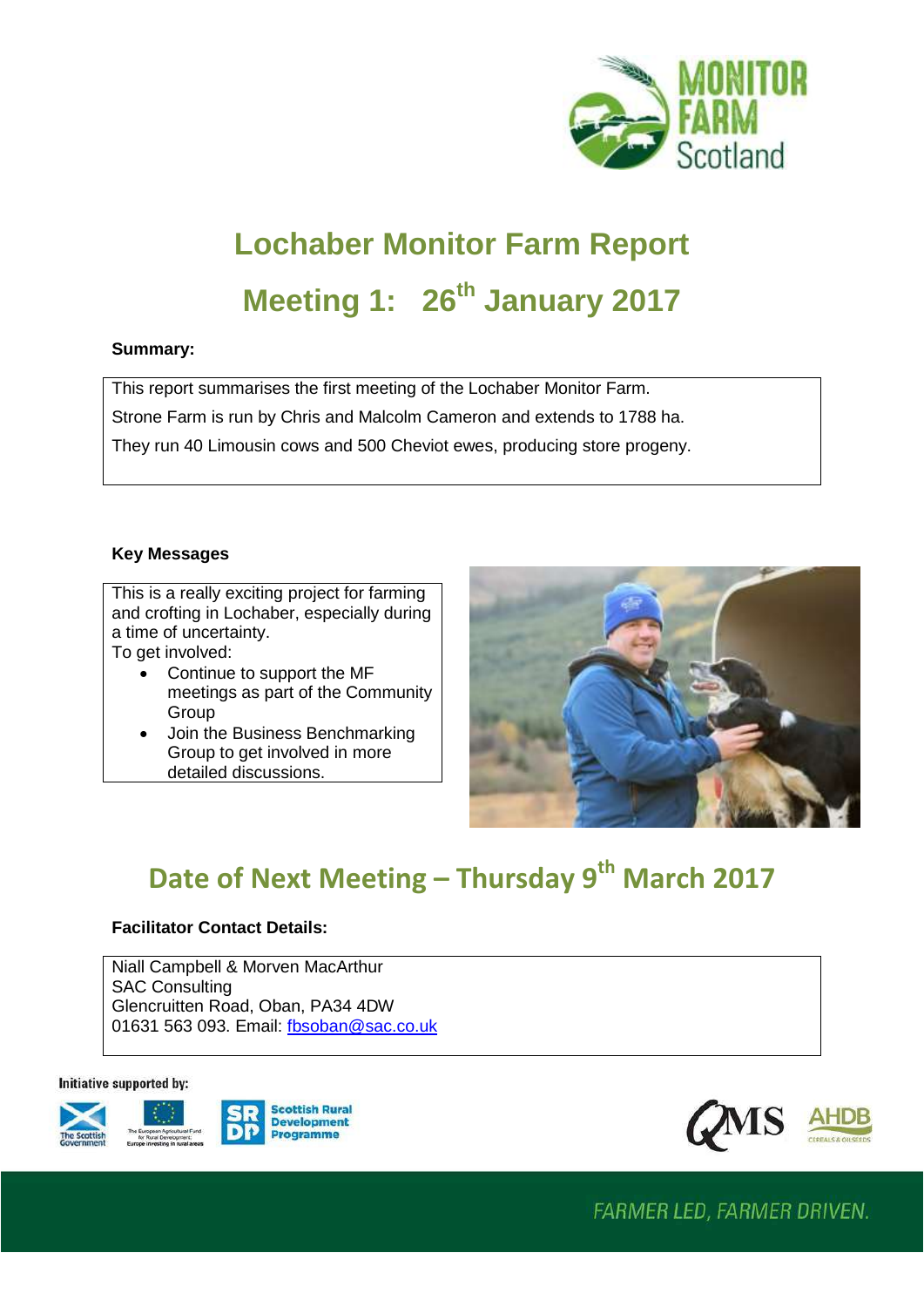#### **Introduction:**

The monitor farms programme is being funded by £1.25million secured from the Scottish Government and European Union's Knowledge Transfer and Innovation Fund. It is run jointly by Quality Meat Scotland (QMS) and AHDB Cereals & Oilseeds. The 2016 monitor farm programme has established nine monitor farms across Scotland.

The objective of the Monitor Farm Scotland programme is to help improve the productivity, profitability and sustainability of farm businesses through practical demonstrations, the sharing of best practice and the discussion of up-to-date issues.

For further information about the monitor farm programme visit [www.qmscotland.co.uk](http://www.qmscotland.co.uk/)



### **Objectives**

The first meeting was all about providing the community group with an overview of the farm and the Monitor Farm Programme.

- 18 main meetings planned over a 3 year period using Strone as the base farm.
- Formation of more focussed Business Benchmarking Group who will share more detailed management and financial information. This will meet an additional 3 times a year.

An overview of the farm polices were provided by the Monitor Farmers and facilitators covering cattle, sheep, grassland, environmental and financial performance.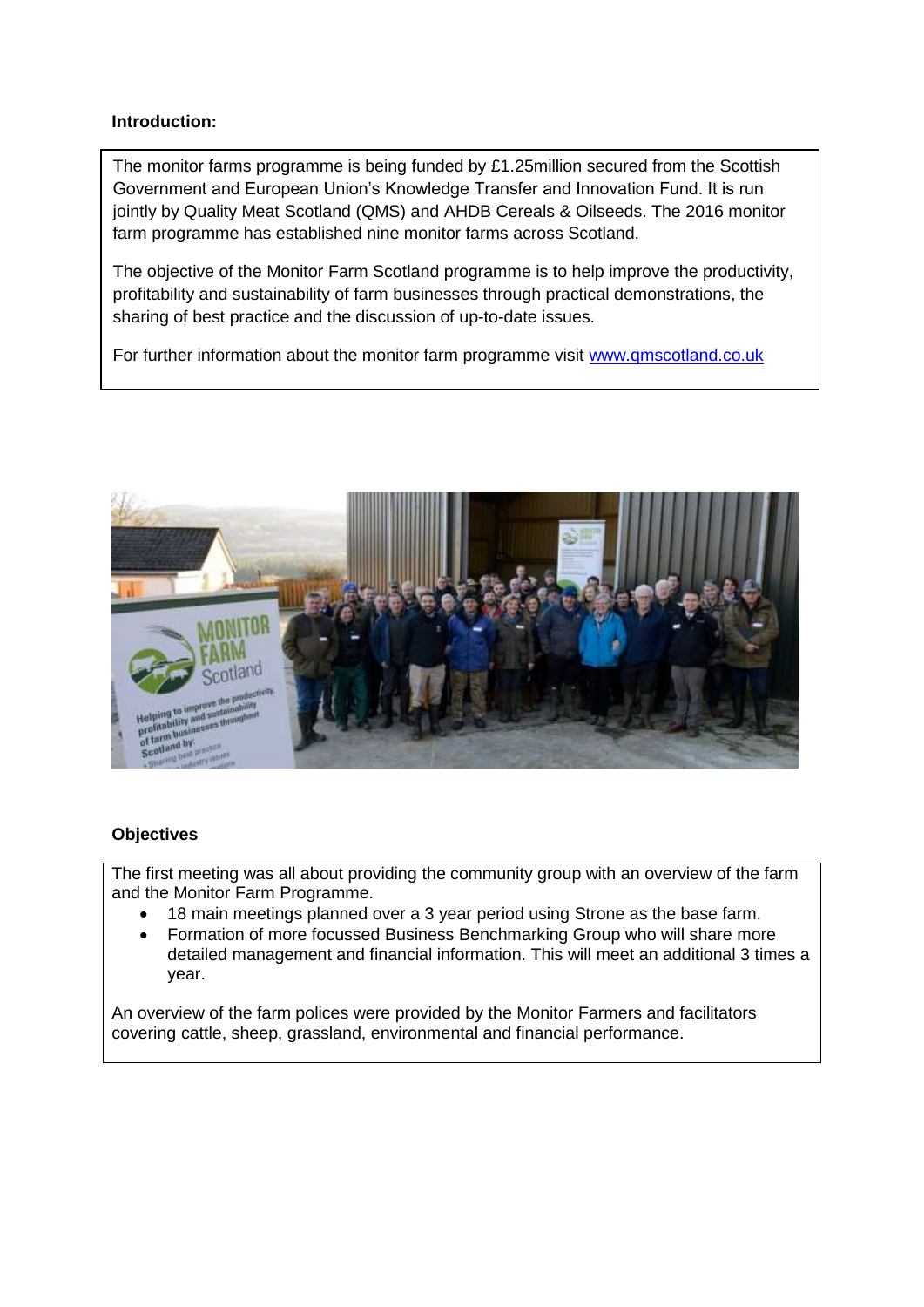### **Summary of Farm Policies**

The policies at Strone can be summarised as follows:

#### **Cattle:**

- The current system is based on a herd of 40 pure Limousin cows.
- All cattle are in-wintered from Mid October to Mid May.
- Nominally calving is split into spring and autumn calvers, in reality cows calve all year round.
- Heifers are calving at 2.5 years old. So spring born calves aim for the autumn calving herd and visa versa.
- Calves are sold store at Dingwall auction mart at roughly 10 months old in 2 sales/year. Spring calves are sold in January/February with the summer and autumn calves sold in June.
- Cows are fed on a silage and straw mix with additional minerals and draff.
- The cattle are all covered under a high health scheme with annual testing for BVD and Johnes disease. The cattle have previously been tested for Lepto & IBR and there have never been any issues.

#### **Sheep:**

- There are 500 cheviot bred breeding sheep on the farm.
- 340 Cheviot ewes were put to the Lleyn tup for the first time in 2015. Hoggs have been retained from this cross and these will go to a Cheviot tup in 2017 as gimmers.
- 120 poorer quality ewes are put to cross Suffolk / Beltex tups
- Singles come off the hill to Glen Loy, Clunes and around Strone for lambing in mid April and the twins are lambed in the lower silage fields.
- $\bullet$  1 3 weeks after lambing the ewes with lambs at foot go to summer grazing in Inverness. Approximately 40 later lambing ewes will stay at Strone Farm.
- Lambs are sold at Dingwall Auction Mart as store by the end of August. The target is to achieve £45 a head.
- Once store lambs are sold, the ewes return to Strone farm to the hill until tupping time.
- All Ewe hoggs are retained from October to end of March to allow for the maximum claim under SUSS.

### **Grassland:**

- A traditional west coast unit with the majority of the land being hill (1600ha) and the good inbye fields (60ha) being at a premium.
- In the past 3 years, approximately 200t of lime has been used over the farm. It has been spread at a rate of 1.25t /acre.
- Fertiliser used varies, depending on the market/price but a fairly standard 20:10:10 is the norm.
- Silage fields: 3cwt/acre is applied to first cut silage. 2cwt/acre is applied for second cut along with Muirate of Potash at 1cwt/acre.
- Grazing Fields: one application of 1.5cwt/acre is applied annually.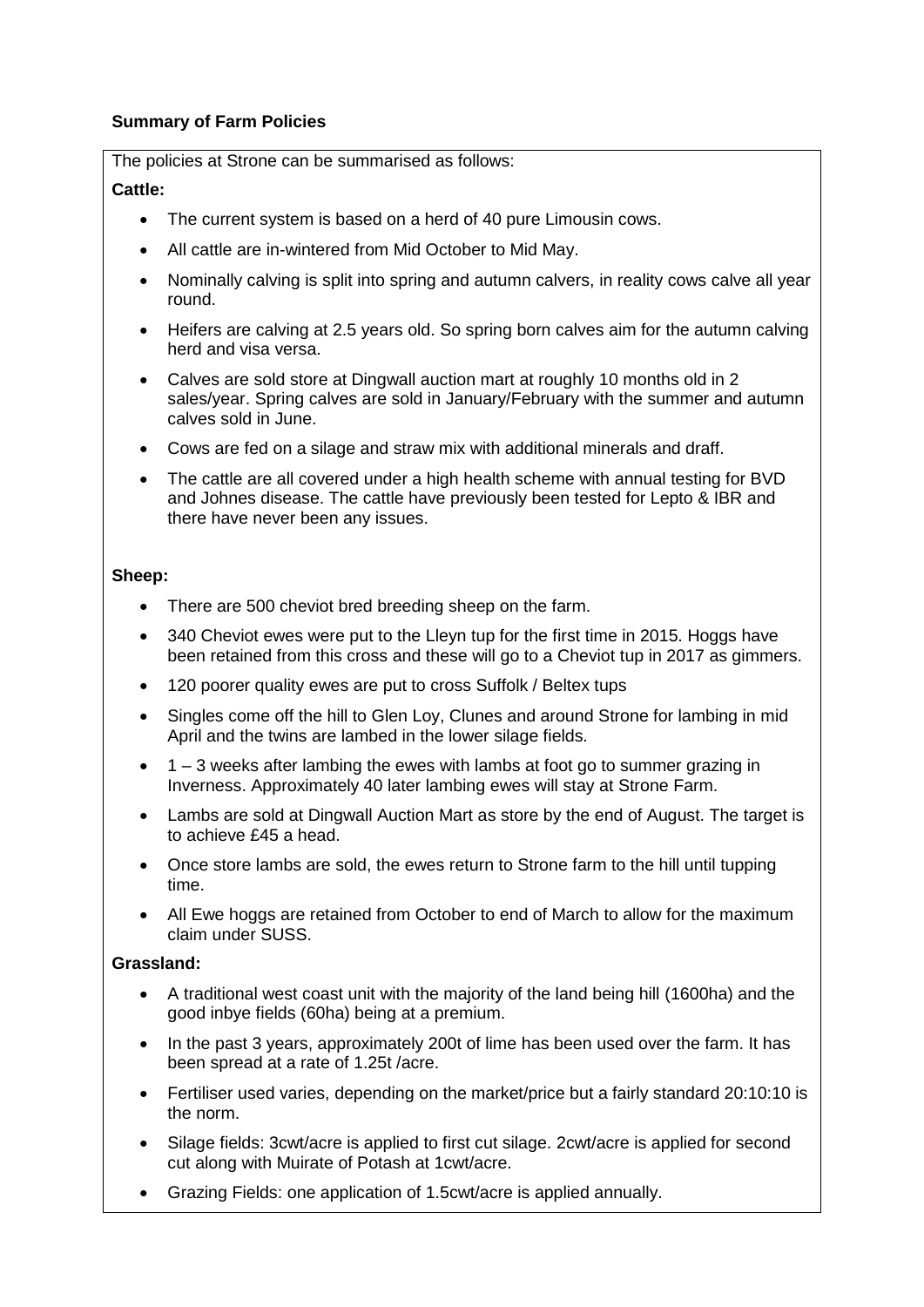- In 2016, 450 silage bales were produced between both first and second cut.
- There is no specific reseeding policy on the farm. It is undertaken when required. The last grass rejuvenation to be undertaken was 2 years ago, when 3 fields (below canal) were over-seeded.
- Topping of marginal ground has undertaken at Strone for the past 2 years and is making a difference to grazing parks. The fields are all topped once a year, normally in the summer.

#### **Other:**

- The business also has a contracting enterprise
- Liming, baling, wrapping, sheep work, salt gritting

#### **Farm SWOT Analysis**

A SWOT analysis was competed by the community group at the first meeting. This identified the opportunities and challenges for the farm and project.

#### **Strengths:**

- Quality of cattle
- Family farm and passion for the industry
- Open minded and flexible
- Multiple income streams, including off farm income
- Good infrastructure sheds and machinery
- Good inbye
- There is a local source of lime and draff
- Support payment are forecast to increase to 2019
- Seasonal land in Inverness
- Good health status for stock

#### **Weaknesses:**

- Units are spread out, travel time between them and travel time to good fields over the canal is a real challenge
- Sheep policy has been changing recently so difficult to assess
- Limited fields for cattle to graze
- Land type and climate limits enterprise options
- Hill perhaps not being utilised fully
- Foxes and feral pigs
- Low pH on inbye grassland
- No weigh crates/weigh scales
- A lot of capital tied up in machinery
- Spread out calving period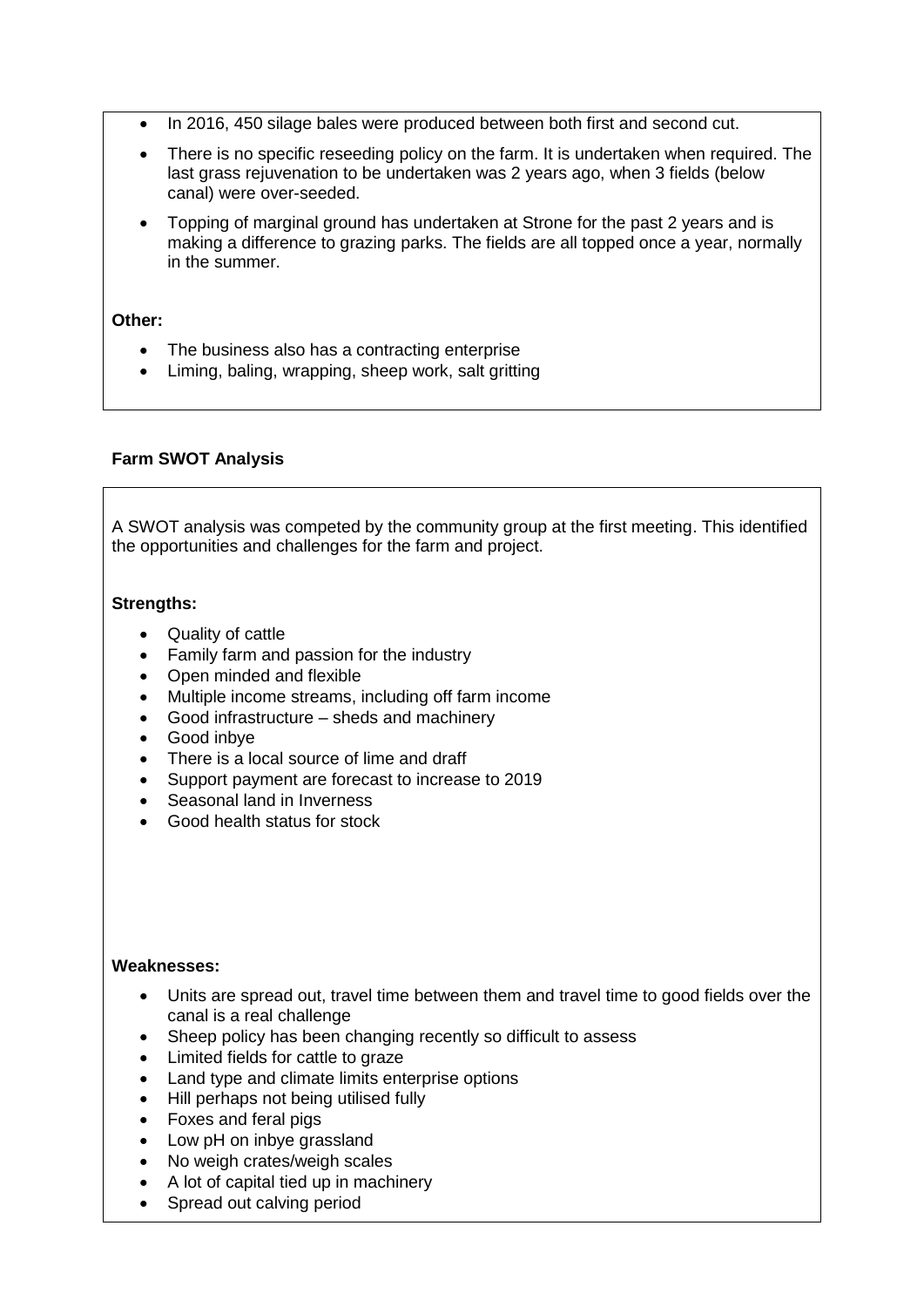### **Opportunities:**

- Being the Monitor Farm
- Brexit!
- Improve inbye fields further
- Diversification, both farming and non-farming
- Utilise the hill land better, both agriculturally and environmentally
- **•** Collaboration
	- o Locally
		- o Nationally through Monitor Farm programme
- Review marketing policy for calves
- Assess value of sheep policy improvement
- Increase cow numbers
- Increase sheep numbers
- $\bullet$

#### **Threats:**

- Brexit uncertainties and impact on support payments
- Volatile market prices
- Impact from EU trade deals and tariffs especially lambs
- The business is reliant on only 2 people
- Pressure on drive for woodland planting on tenanted farms
- Seasonal leases are vulnerable
- Naïve herd from health perspective
- Climate is it getting worse
- Feral pigs
- Fuel price increases